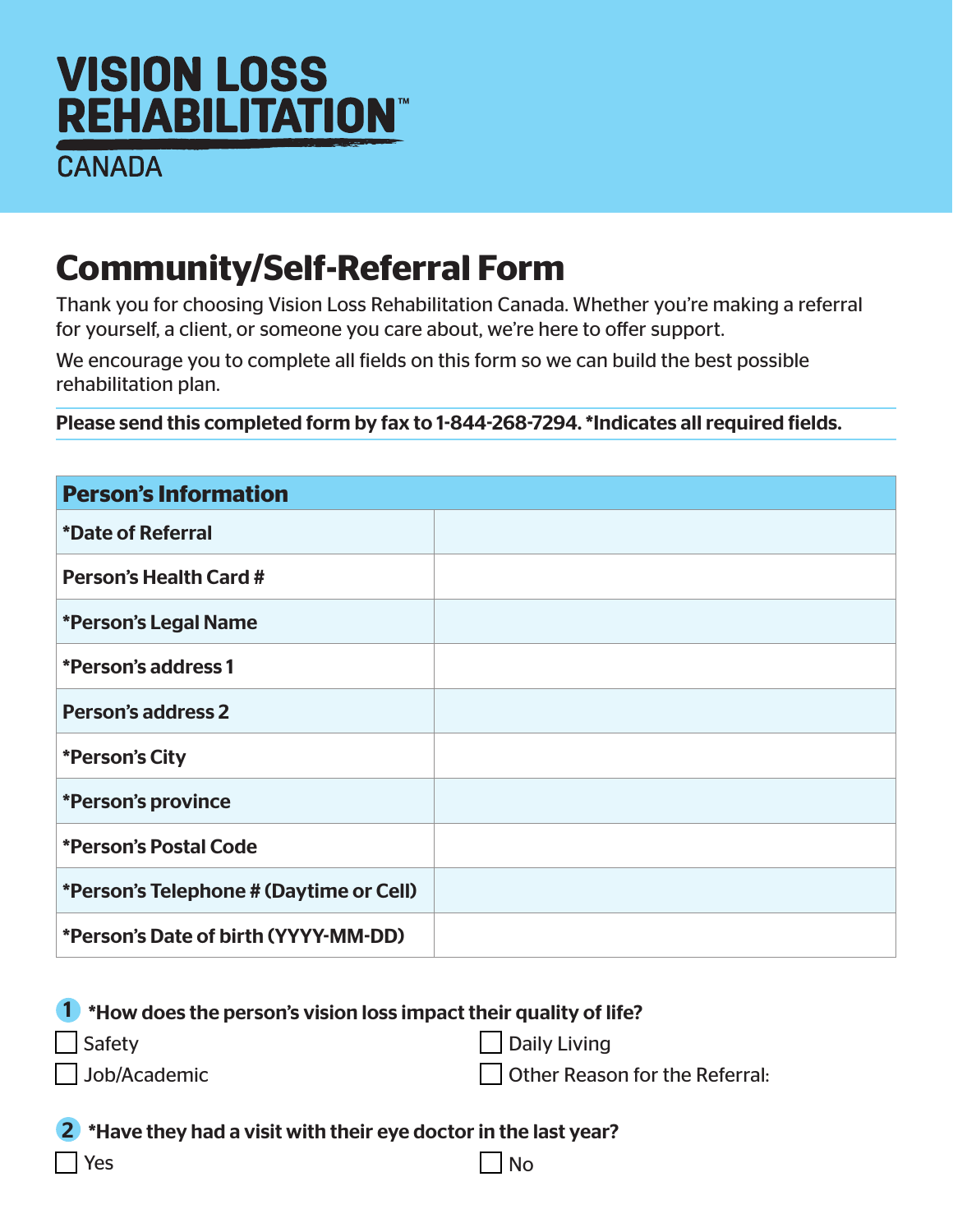| Diagnosis:                                                                              |                                                                              |
|-----------------------------------------------------------------------------------------|------------------------------------------------------------------------------|
| Eye Doctor's Name:                                                                      |                                                                              |
|                                                                                         |                                                                              |
| *Is the person currently in a hospital or rehabilitation facility?<br>$\vert 3 \rangle$ |                                                                              |
| Yes                                                                                     | <b>No</b>                                                                    |
| If yes, is this referral part of the discharge plan?                                    |                                                                              |
| Yes                                                                                     | <b>No</b>                                                                    |
| Is there additional assessment information to accompany this referral?<br>5.            |                                                                              |
| Rai HC/CHA                                                                              | <b>No</b>                                                                    |
| <b>Health Care Assessment</b>                                                           | Other:                                                                       |
| *Person's preferred language:<br>$\vert 6 \rangle$                                      |                                                                              |
| English                                                                                 | Other (Please specify):                                                      |
| French                                                                                  | Consent                                                                      |
|                                                                                         |                                                                              |
|                                                                                         | *Has the person been made aware of this referral and provided their consent? |
| <b>No</b>                                                                               | Yes                                                                          |
|                                                                                         |                                                                              |
| Date consent was given (DD/MM/YY):                                                      |                                                                              |
| If consent was provided by someone other than the person being referred:                |                                                                              |
|                                                                                         |                                                                              |
| Alternate contact name:                                                                 | Relationship:                                                                |
| Daytime contact number:                                                                 |                                                                              |
|                                                                                         |                                                                              |
|                                                                                         |                                                                              |
| <b>Referral Agency Information</b>                                                      | *Name of Person Making Referral:                                             |
| *Referral Completed by:                                                                 |                                                                              |
| Agency/Worker                                                                           | *Organization/Relationship:                                                  |
| Self-Referral                                                                           |                                                                              |
|                                                                                         |                                                                              |
| <b>Family Referral</b>                                                                  | Phone #:                                                                     |